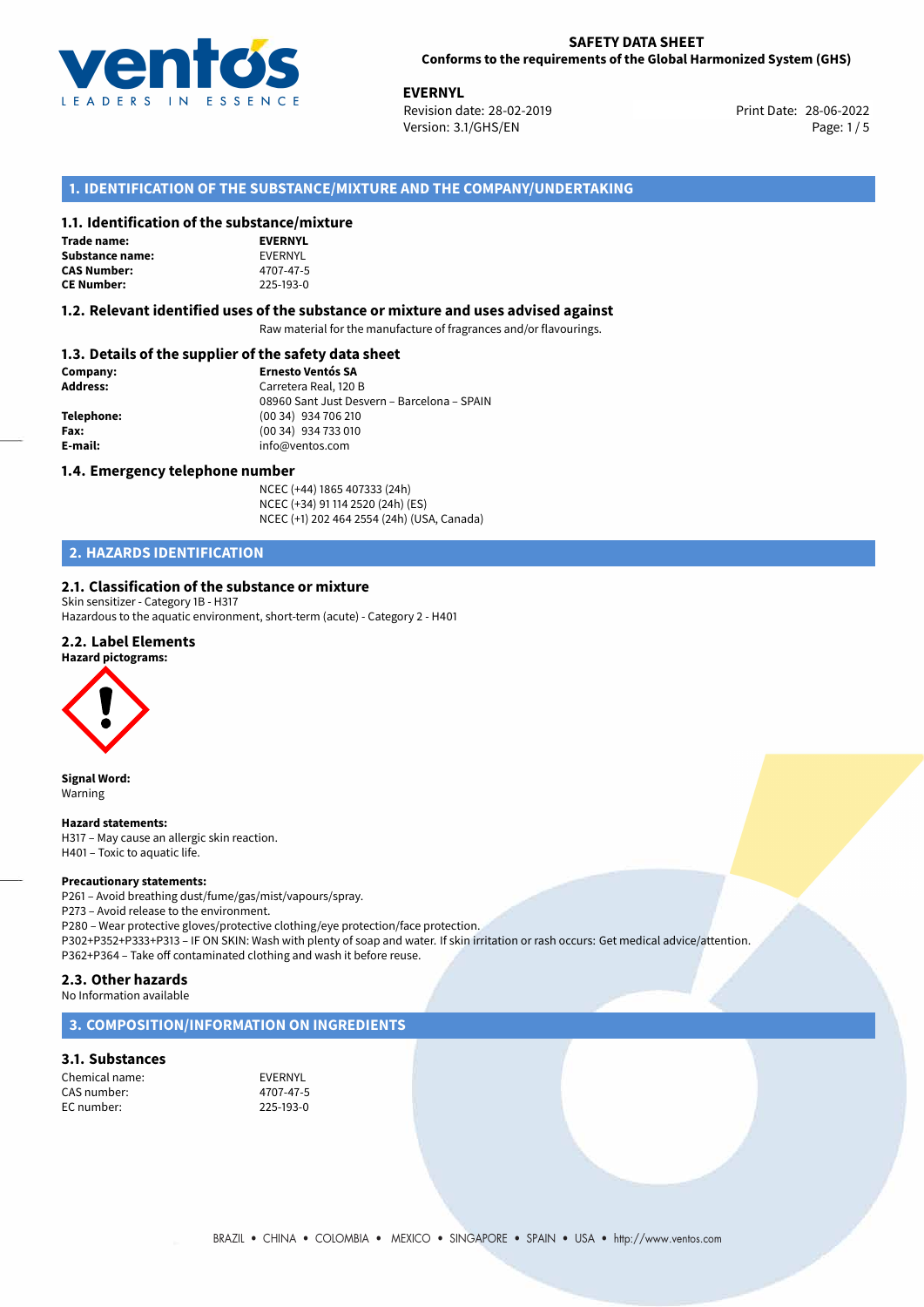

**EVERNYL**<br>
Revision date: 28-02-2019 **Print Date: 28-06-2022** Version: 3.1/GHS/EN Page: 2 / 5

## **Hazardous constituents:**

| <b>Chemical Name</b>                                     | % (w/w)   | CAS No<br><b>EC No</b> | <b>Classification according to GHS</b>                                       |
|----------------------------------------------------------|-----------|------------------------|------------------------------------------------------------------------------|
| ' EVERNYL                                                | $\geq$ 50 | 4707-47-5              | Skin sensitizer - Category 1B - H317                                         |
|                                                          |           | 225-193-0              | Hazardous to the aquatic environment, short-term (acute) - Category 2 - H401 |
| See the full tout of the horsed statements in section 16 |           |                        |                                                                              |

[See the full text of the hazard statements in section 16.](#page-4-0)

## **3.2. Mixtures**

Not applicable.

# **4. FIRST-AID MEASURES**

## **4.1. Description of necessary first aid measures**

| Ingestion:    | Rinse mouth with water.<br>Obtain medical advice.<br>Keep at rest. Do not induce vomiting.                            |
|---------------|-----------------------------------------------------------------------------------------------------------------------|
|               |                                                                                                                       |
| Eye contact:  | In case of contact with eyes, rinse immediately with plenty of water for at least 15 minutes and seek medical advice. |
| Inhalation:   | Remove person to fresh air and keep at rest.                                                                          |
|               | Seek immediate medical advice.                                                                                        |
| Skin contact: | Take off immediately all contaminated clothing.                                                                       |
|               | Thoroughly wash affected skin with soap and water.                                                                    |
|               | Seek medical attention if symptoms persist.                                                                           |

# **4.2. Most important symptoms and effects, both acute and delayed**

No information available.

## **4.3. Indication of any immediate medical attention and special treatment needed** No information available.

# **5. FIRE-FIGHTING MEASURES**

## **5.1. Extinguishing Media**

Water spray, carbon dioxide, dry chemical powder or appropriate foam. For safety reasons do not use full water jet.

## **5.2. Special hazards arising from the substance or mixture**

Known or Anticipated Hazardous Products of Combustion: Emits toxic fumes under fire conditions.

## **5.3. Advice for firefighters**

High temperatures can lead to high pressures inside closed containers. Avoid inhalation of vapors that are created. Use appropriate respiratory protection. Do not allow spillage of fire to be poured into drains or watercourses. Wear self-contained breathing apparatus and protective clothing.

# **6. ACCIDENTAL RELEASE MEASURES**

# **6.1. Personal precautions, protective equipment and emergency procedures**

Evacuate surronding areas. Ensure adequate ventilation. Keep unnecessary and unprotected personnel from entering. Do not breathe vapor/spray. Avoid contact with skin and eyes. Information regarding personal protective measures: see section 8.

## **6.2. Environmental precautions**

To avoid possible contamination of the environment, do not discharge into any drains, surface waters or groundwaters.

## **6.3. Methods and materials for containment and cleaning up**

Cover with an inert, inorganic, non-combustible absorbent material (e.g. dry-lime, sand, soda ash). Place in covered containers using non-sparking tools and transport outdoors. Avoid open flames or sources of ignition (e.g. pilot lights on gas hot water heater). Ventilate area and wash spill site after material pickup is complete.

## **6.4. Reference to other sections**

Information regarding exposure controls, personal protection and disposal considerations can be found in sections 8 and 13.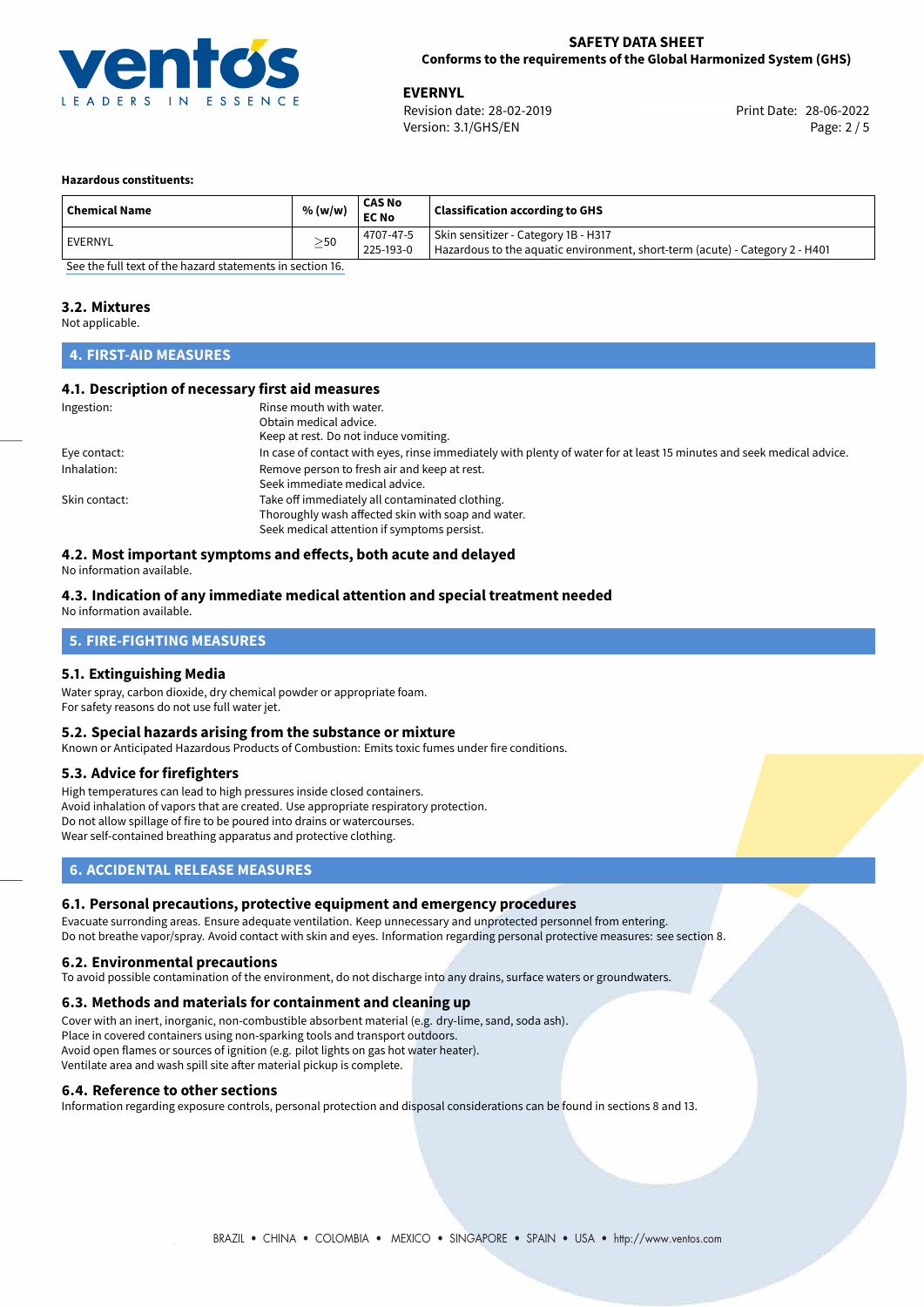

**EVERNYL**<br>
Revision date: 28-02-2019 **Print Date: 28-06-2022** Version: 3.1/GHS/EN Page: 3 / 5

# **7. HANDLING AND STORAGE**

# **7.1. Precautions for safe handling**

Do not store or handle this material near food or drinking water. Do not smoke. Avoid contact with the eyes, skin and clothing. Wear protective clothing and use glasses. Observe the rules of safety and hygiene at work. Keep in the original container or an alternative made from a compatible material.

# **7.2. Conditions for safe storage, including any incompatibilities**

Store in tightly closed and preferably full containers in a cool, dry and ventilated area, protected from light. Keep away from sources of ignition (e.g. hot surfaces, sparks, flame and static discharges). Keep away from incompatible materials (see section 10).

# **7.3. Specific end use(s)**

No information available.

**8. EXPOSURE CONTROLS AND PERSONAL PROTECTION**

# **8.1. Control parameters**

Components with occupational exposure limits: None known.

## **8.2. Exposure controls**

Measures should be taken to prevent materials from being splashed into the body. Provide adequate ventilation, according to the conditions of use. Use a mechanical exhaust if required.

## **8.3. Individual protection measures, such as personal protective equipment**

| Eye/Face protection:             | Chemical safety goggles are recommended. Wash contaminated goggles before reuse.                                                            |
|----------------------------------|---------------------------------------------------------------------------------------------------------------------------------------------|
| Hand Protection:                 | Chemical-resistant gloves are recommended. Wash contaminated gloves before reuse.                                                           |
| Body protection:                 | Personal protective equipment for the body should be selected based on the task being performed and the risks<br>involved.                  |
| Respiratory Protection:          | In case of insufficient ventilation, use suitable respiratory equipment.                                                                    |
| Environmental exposure controls: | Emissions from ventilation or process equipment should be checked to ensure they comply with environmental<br>protection legislation.       |
|                                  | In some cases, filters or engineering modifications to the process equipment will be necessary to reduce emissions to<br>acceptable levels. |
|                                  |                                                                                                                                             |

# **9. PHYSICAL AND CHEMICAL PROPERTIES**

## **9.1. Information on basic physical and chemical properties**

| Appearance:                            | Solid                       |
|----------------------------------------|-----------------------------|
| Colour:                                | Conforms to standard        |
| Odour:                                 | Conforms to standard        |
| Odour theshold:                        | Not determined              |
| pH:                                    | Not determined              |
| Melting point/freezing point:          | $140 - 148$                 |
| Boling point/boiling range:            | Not determined              |
| Flash point:                           | $183^{\circ}$ C             |
| Evaporation rate:                      | Not determined              |
| Flammability:                          | Not determined              |
| Lower flammability/Explosive limit:    | Not determined              |
| Upper flammability/Explosive limit:    | Not determined              |
| Vapour pressure:                       | $<$ 1 hPa (20 $^{\circ}$ C) |
| Vapour Density:                        | Not determined              |
| Density:                               | Not determined              |
| Relative density:                      | Not determined              |
| Water solubility:                      | Not determined              |
| Solubility in other solvents:          | SOLUBLE IN ETHANOL          |
| Partition coefficient n-octanol/water: | Not determined              |
| Auto-ignition temperature:             | Not determined              |
| Decomposition temperature:             | Not determined              |
| Viscosity, dynamic:                    | Not determined              |
| Viscosity, kinematic:                  | Not determined              |
| Explosive properties:                  | Not determined              |
| Oxidising properties:                  | Not determined              |
|                                        |                             |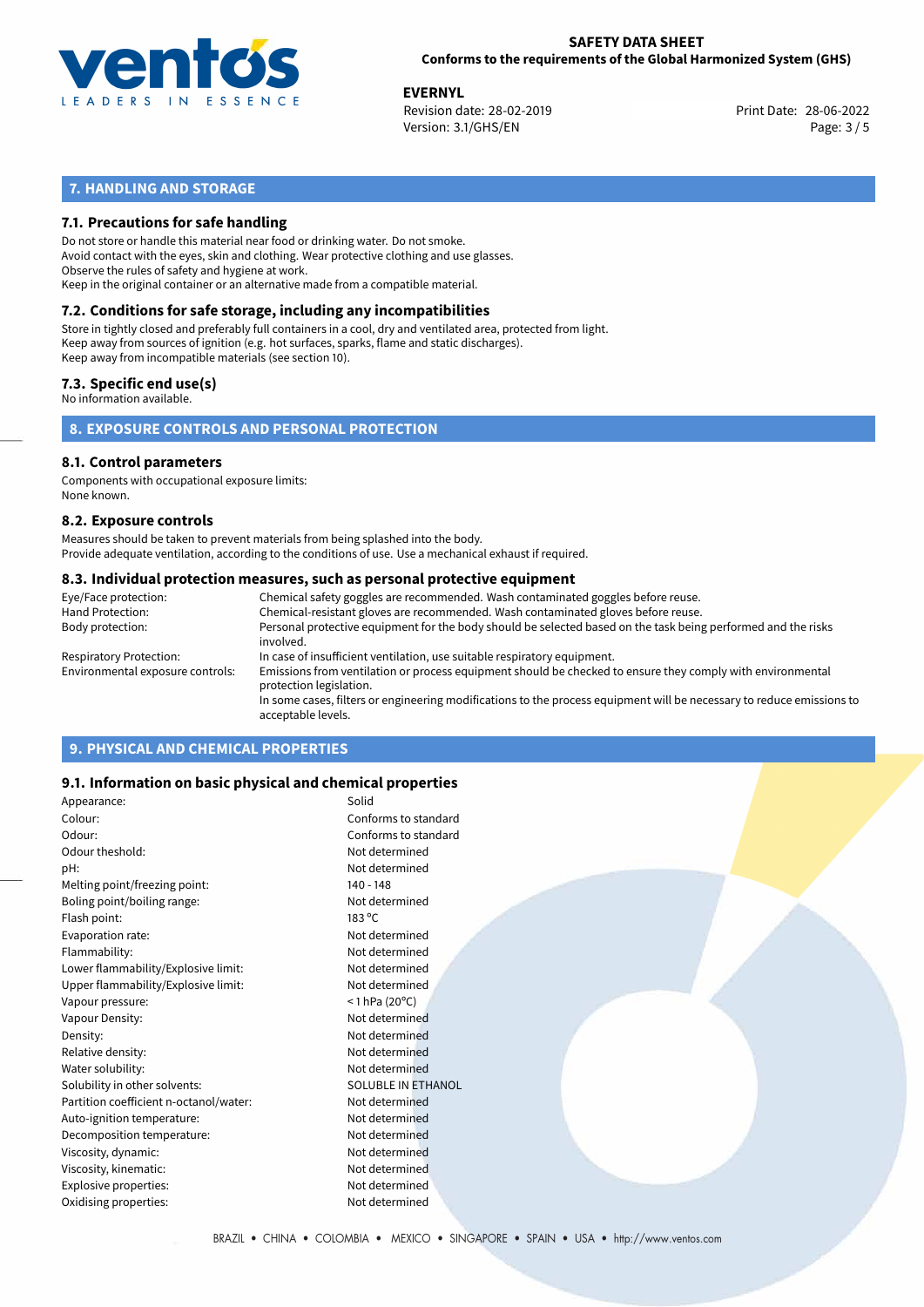

**EVERNYL**<br>
Revision date: 28-02-2019 **Print Date: 28-06-2022** Version: 3.1/GHS/EN Page: 4 / 5

# **10. STABILITY AND REACTIVITY**

## **10.1. Reactivity**

No hazardous reactions if stored and handled as prescribed/indicated.

## **10.2. Chemical stability**

The product is stable if stored and handled as prescribed/indicated.

## **10.3. Possibility of hazardous reactions**

No hazardous reactions if stored and handled as prescribed/indicated.

## **10.4. Conditions to Avoid**

Conditions to Avoid: Excessive heat, flame or other ignition sources.

## **10.5. Incompatible materials**

Avoid contact with strong acids and bases and oxidizing agents.

## **10.6. Hazardous decomposition products**

During combustion may form carbon monoxide and unidentified organic compounds.

# **11. TOXICOLOGICAL INFORMATION**

| <b>Acute toxicity</b>             | Based on the data available, the criteria for classification are not met. |
|-----------------------------------|---------------------------------------------------------------------------|
| Skin corrosion/irritation         | Based on the data available, the criteria for classification are not met. |
| Serious eye damage/irritation     | Based on the data available, the criteria for classification are not met. |
| Respiratory or skin sensitisation | May cause an allergic skin reaction.                                      |
| Germ cell mutagenicity            | Based on the data available, the criteria for classification are not met. |
| Carcinogenicity                   | Based on the data available, the criteria for classification are not met. |
| <b>Reproductive toxicity</b>      | Based on the data available, the criteria for classification are not met. |
| <b>STOT-single exposure</b>       | Based on the data available, the criteria for classification are not met. |
| <b>STOT-repeated exposure</b>     | Based on the data available, the criteria for classification are not met. |
| <b>Aspiration hazard</b>          | Based on the data available, the criteria for classification are not met. |

# **12. ECOLOGICAL INFORMATION**

## **12.1. Toxicity**

**Assessment:** Toxic to aquatic life. **Experimental/calculated data:** No information available.

**12.2. Degradability** No information available.

**12.3. Bioaccumulative potential** No information available.

### **12.4. Soil mobility** No information available.

## **12.5. Other adverse effects**

See also sections 6, 7, 13 and 15 Do not allow to get into waste water or waterways.

# **13. DISPOSAL CONSIDERATIONS**

## **13.1. Waste treatment methods**

Dispose of in accordance with national and local environmental regulations.